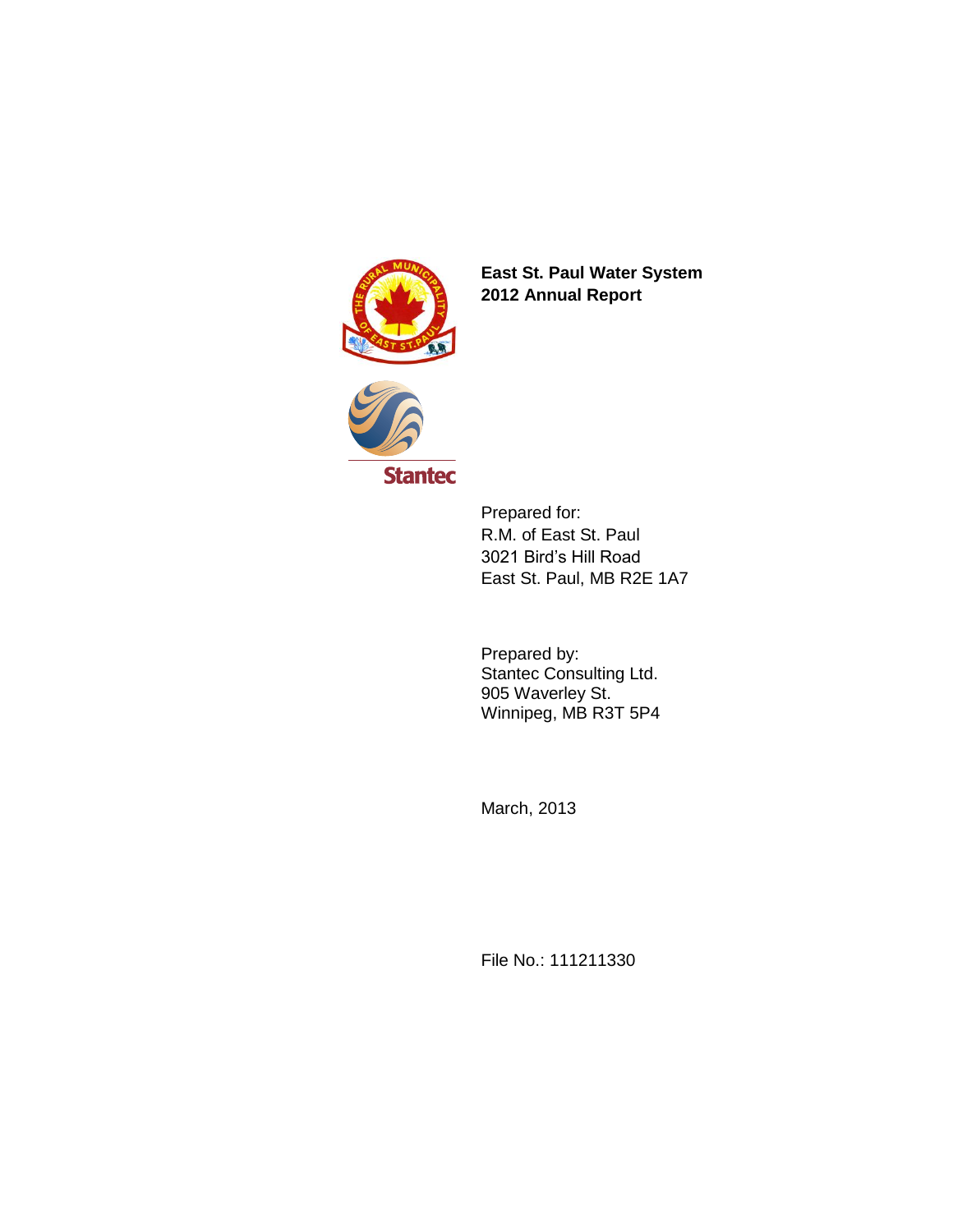# **Stantec**

# **EAST ST. PAUL WATER SYSTEM** 2012 ANNUAL REPORT

# **Table of Contents**

| 1.በ |       |  |  |  |  |
|-----|-------|--|--|--|--|
|     |       |  |  |  |  |
|     | 1.1.1 |  |  |  |  |
|     | 1.1.2 |  |  |  |  |
|     | 1.1.3 |  |  |  |  |
|     | 1.1.4 |  |  |  |  |
|     | 1.1.5 |  |  |  |  |
|     |       |  |  |  |  |
|     |       |  |  |  |  |
|     | 1.3.1 |  |  |  |  |
|     |       |  |  |  |  |
|     | 1.4.1 |  |  |  |  |
|     | 1.4.2 |  |  |  |  |
|     |       |  |  |  |  |
| 1.6 |       |  |  |  |  |
|     |       |  |  |  |  |
|     |       |  |  |  |  |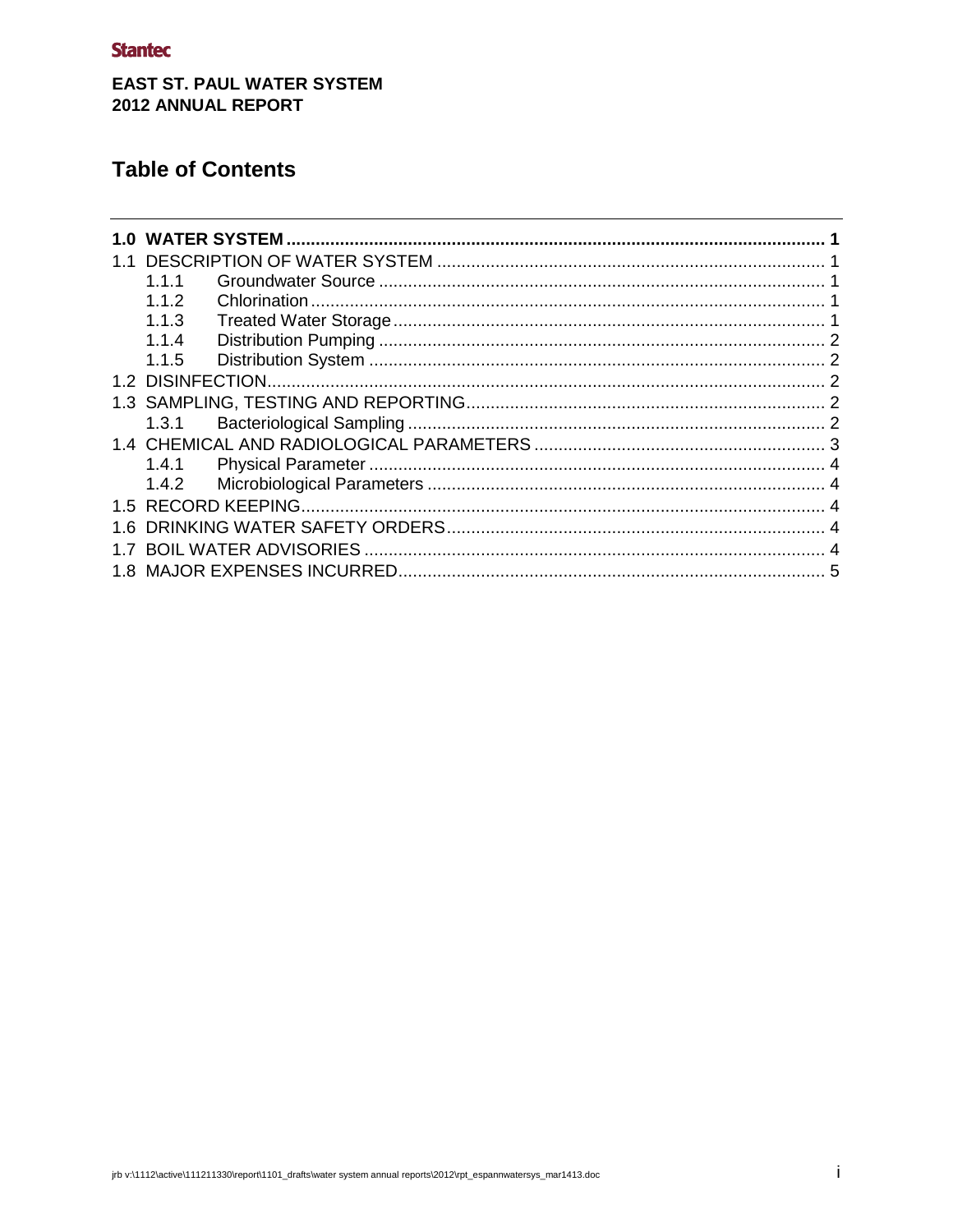## **EAST ST. PAUL WATER SYSTEM 2012 ANNUAL REPORT**

# <span id="page-2-0"></span>**1.0 Water System**

# <span id="page-2-1"></span>**1.1 DESCRIPTION OF WATER SYSTEM**

The Rural Municipality of East St. Paul (R.M.) Water System consists of groundwater pumping, chlorination, treated water storage, distribution pumping and distribution piping. Refer to Figure 1.0 for a process flow diagram of the water system.

## <span id="page-2-2"></span>**1.1.1 Groundwater Source**

Groundwater is conveyed to the water treatment plant (WTP) using a series wells. Five (5) production wells are located east of the Floodway off Oasis Road in the R.M. of Springfield. Four of these production wells (PW1, PW4, PW5 and PW6) withdraw groundwater from a sand and gravel aquifer at a depth of approximately 24 meters below the existing grade and can provide a combined 18 L/s to the WTP. Water Rights License No. 2007-074 authorizes the withdrawal of 358,000 m<sup>3</sup>/yr. at a maximum rate of 20 L/s from these four wells.

The fifth production well (PW8) withdraws groundwater from a bedrock carbonate aquifer at a depth of approximately 43 meters below grade and can provide 20 L/s to the WTP. Water Rights License No. 2005-060 authorizes the withdrawal of 195,000  $\text{m}^3/\text{yr}$ . at a maximum rate of 20 L/s from this well.

Two meter chambers measure the groundwater withdrawn from each aquifer. There is also a turbidity meter in each meter chamber to monitor the turbidity of the groundwater.

A sixth production well (PW7) is located adjacent the WTP off Wenzel Street in the R.M. of East St. Paul. PW7 withdraws groundwater from the bedrock aquifer and can provide 19 L/s to the WTP. Water Rights License 2009-030 was issued July 16, 2009 and authorizes the withdrawal of 612,000  $\mathrm{m}^3$ /yr. at a maximum rate of 11.4 L/s from this well.

#### <span id="page-2-3"></span>**1.1.2 Chlorination**

The groundwater is chlorinated prior to being discharged to a reservoir for storage. Liquid chlorine (sodium hypochlorite – 12%) is dosed to the groundwater using a chemical feed pump based on flow. The chlorine dose is manually adjusted based on the chlorine residual entering the distribution system.

## <span id="page-2-4"></span>**1.1.3 Treated Water Storage**

Treated water is stored in a three cell reservoir. The reservoir buffers the peak instantaneous demands in the distribution system and provides storage for fire protection. The total active storage volume is 2,523 m<sup>3</sup>. The estimated retention time at peak flow is 6.1 hours.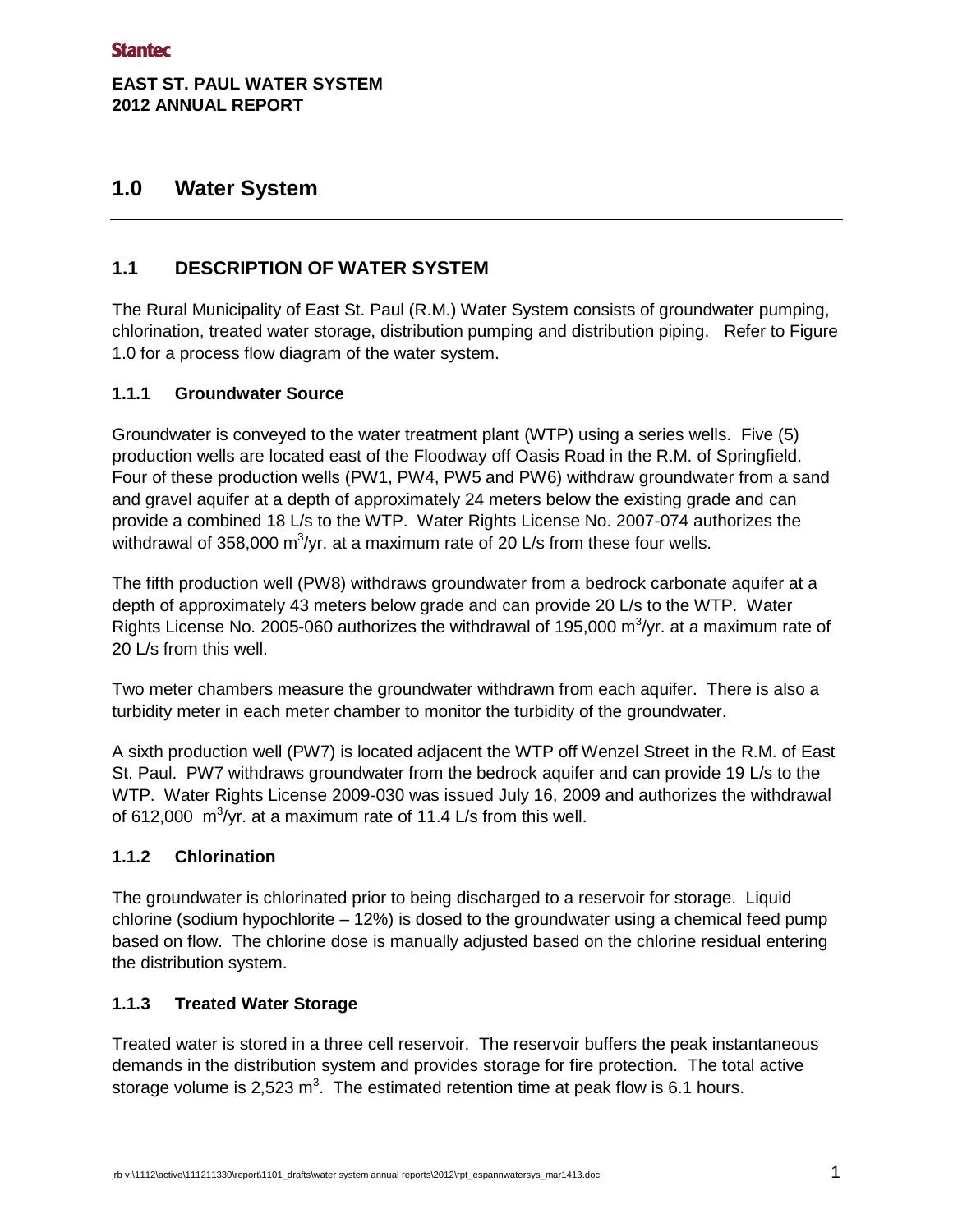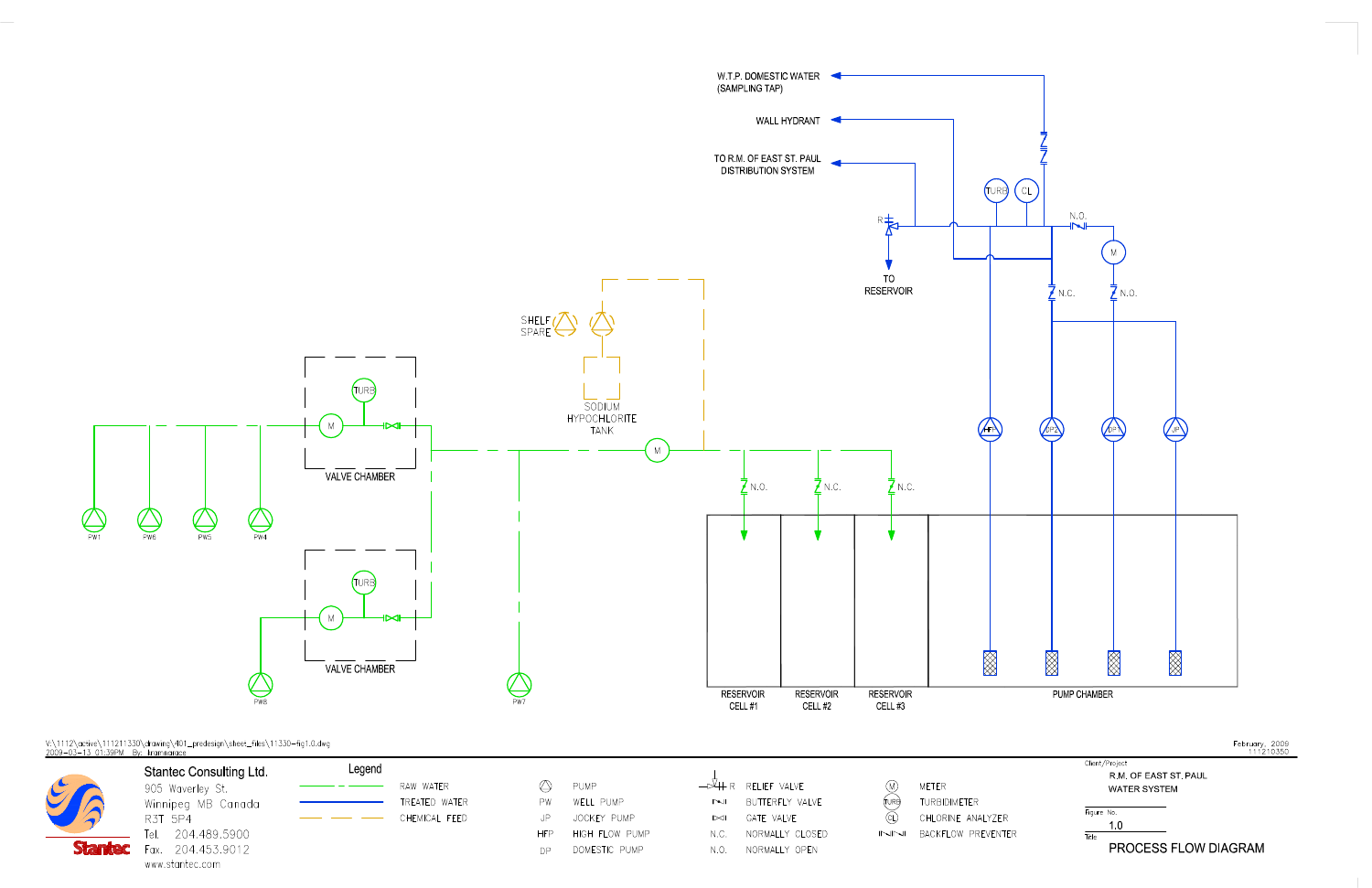### **Stantec**

**EAST ST. PAUL WATER SYSTEM 2012 ANNUAL REPORT**  Water System March 12, 2013

### <span id="page-4-0"></span>**1.1.4 Distribution Pumping**

The distribution pumping system is made up of four (4) vertical turbine pumps. Two (2) domestic pumps (DP1 & DP2) each rated at 27 L/s operate based on pressure to meet the varying demands in the distribution system. The jockey pump (JP) rated at 3 L/s is turned on if the distribution system pressure drops below 55 psi, while the high flow pump (HFP) rated at 53 L/s turns on if the pressure drops below 50 psi.

## <span id="page-4-1"></span>**1.1.5 Distribution System**

The distribution system is comprised of approximately 33,000 meters of PVC pipe. There are approximately 910 equivalent residential units (ERU) in the distribution system.

## <span id="page-4-2"></span>**1.2 DISINFECTION**

Chlorine is used as the primary disinfectant. The Drinking Water Safety Act (DWSA) requires a minimum free chlorine residual entering the distribution system of 0.5 mg/L and a minimum free chlorine residual of 0.1 mg/L in the distribution system. The R.M. continuously measures the chlorine level entering the distribution system using an online analyzer. They also manually measure the chlorine level entering the distribution system on a daily basis and the chlorine level in the distribution system on a biweekly basis. There were no occurrences where there was no daily chlorine residual sample taken.

| <b>Description</b>                                      | <b>Requirement</b> | <b>Performance</b> |
|---------------------------------------------------------|--------------------|--------------------|
| Free Chlorine residual entering the distribution system | $\geq 0.5$ mg/L    | 100 %              |
| Frequency of testing daily at WTP                       | Daily              | 100 %              |
| Free Chlorine residual in the distribution system       | $\geq 0.1$ mg/L    | 100 %              |
| Frequency of testing in the distribution system         | biweekly           | 100 %              |
| <b>Report Submission</b>                                | Monthly            | 100 %              |

#### **Table 1.1 – Disinfection Testing Performance**

# <span id="page-4-3"></span>**1.3 SAMPLING, TESTING AND REPORTING**

#### <span id="page-4-4"></span>**1.3.1 Bacteriological Sampling**

While the R.M. is required to sample the raw water entering the WTP, treated water leaving the WTP and treated water in the distribution system on a biweekly basis, the R.M. samples weekly in an effort to be proactive. Samples are sent to ALS Laboratory Group for Total Coliform and E. Coli sampling. Maxxam Analytics also undertook sampling until April 2013, although now samples are only sent to ALS. Sampling results are summarized as follows: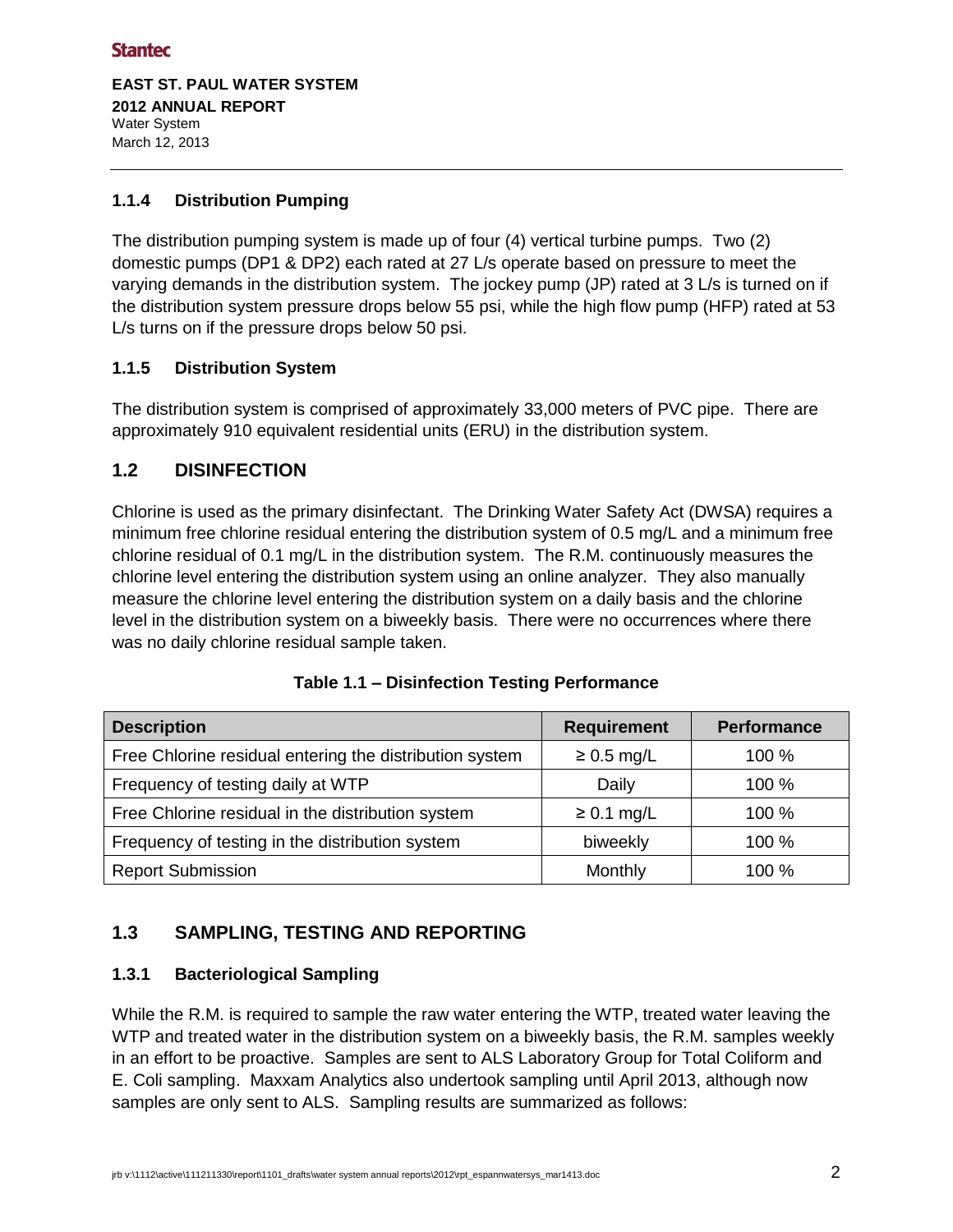**EAST ST. PAUL WATER SYSTEM 2012 ANNUAL REPORT**  Water System March 12, 2013

| <b>Description</b>        | <b>Requirement</b> | <b>Performance</b> |  |
|---------------------------|--------------------|--------------------|--|
| <b>Sampling Frequency</b> | Bi-weekly          | 100%               |  |
| <b>Total Coliform</b>     | $<$ 1 MPN / 100 mL | 100%               |  |
| E. Coli                   | $< 1$ MPN / 100 mL | 100%               |  |

#### **Table 1.2 – Bacteriological Testing Performance**

# <span id="page-5-0"></span>**1.4 CHEMICAL AND RADIOLOGICAL PARAMETERS**

The R.M. is required to sample and test for chemical and radiological parameters once every three years. The R.M. undertook a complete chemical analysis of the treated water in 2011. In 2012, the R.M. tested each raw water production well for the chemical and radiological parameters. The sampling results for key parameters related to the Guideline for Canadian Drinking Water Quality (GCDWQ) aesthetic objectives (AO) and the DWSA maximum acceptable concentration (MAC) are summarized in Table 1.3.

| <b>Parameter</b> | <b>PW1</b><br>(mg/L) | <b>PW4</b><br>(mg/L) | <b>PW 5</b><br>(mg/L) | <b>PW6</b><br>(mg/L) | <b>PW7</b><br>(mg/L) | <b>PW8</b><br>(mg/L) | [MAC] / AO<br>(mg/L) |
|------------------|----------------------|----------------------|-----------------------|----------------------|----------------------|----------------------|----------------------|
| Arsenic          | < 0.001              | < 0.001              | < 0.001               | < 0.001              | < 0.001              | < 0.001              | [0.01]               |
| Fluoride         | 0.14                 | 0.16                 | 0.16                  | 0.16                 | 0.15                 | 0.15                 | $[1.5]$              |
| Lead             | < 0.001              | < 0.001              | < 0.001               | < 0.001              | < 0.001              | < 0.001              | [0.01]               |
| Nitrate-N        | < 0.05               | < 0.05               | < 0.05                | < 0.05               | < 0.05               | < 0.05               | $[10]$               |
| Uranium          | 0.00168              | 0.00222              | 0.00213               | 0.00189              | 0.00295              | 0.00178              | [0.02]               |
| Iron             | < 0.1                | < 0.1                | < 0.1                 | < 0.1                | 0.11                 | < 0.1                | 0.3                  |
| Manganese        | 0.0304               | 0.001                | 0.0017                | 0.0233               | < 0.001              | 0.036                | 0.05                 |
| Hardness         | 243                  | 240                  | 255                   | 233                  | 304                  | 237                  | 200/500              |
| <b>TDS</b>       | 266                  | 267                  | 273                   | 252                  | 330                  | 256                  | 500                  |

#### **Table 1.3 – Raw Water Quality Data Relevant to the DWSA**

While not a requirement for a groundwater source not under the direct influence of surface water, the R.M. also undertook quarterly disinfection byproduct testing at the WTP and in the distribution system. Total trihalomethane (TTHM) and bromo-dichloromethane (BDCM) results were less than the DWSA maximum acceptable concentration. The average sampling results at the WTP and at a location in the distribution system are summarized in Table 1.4.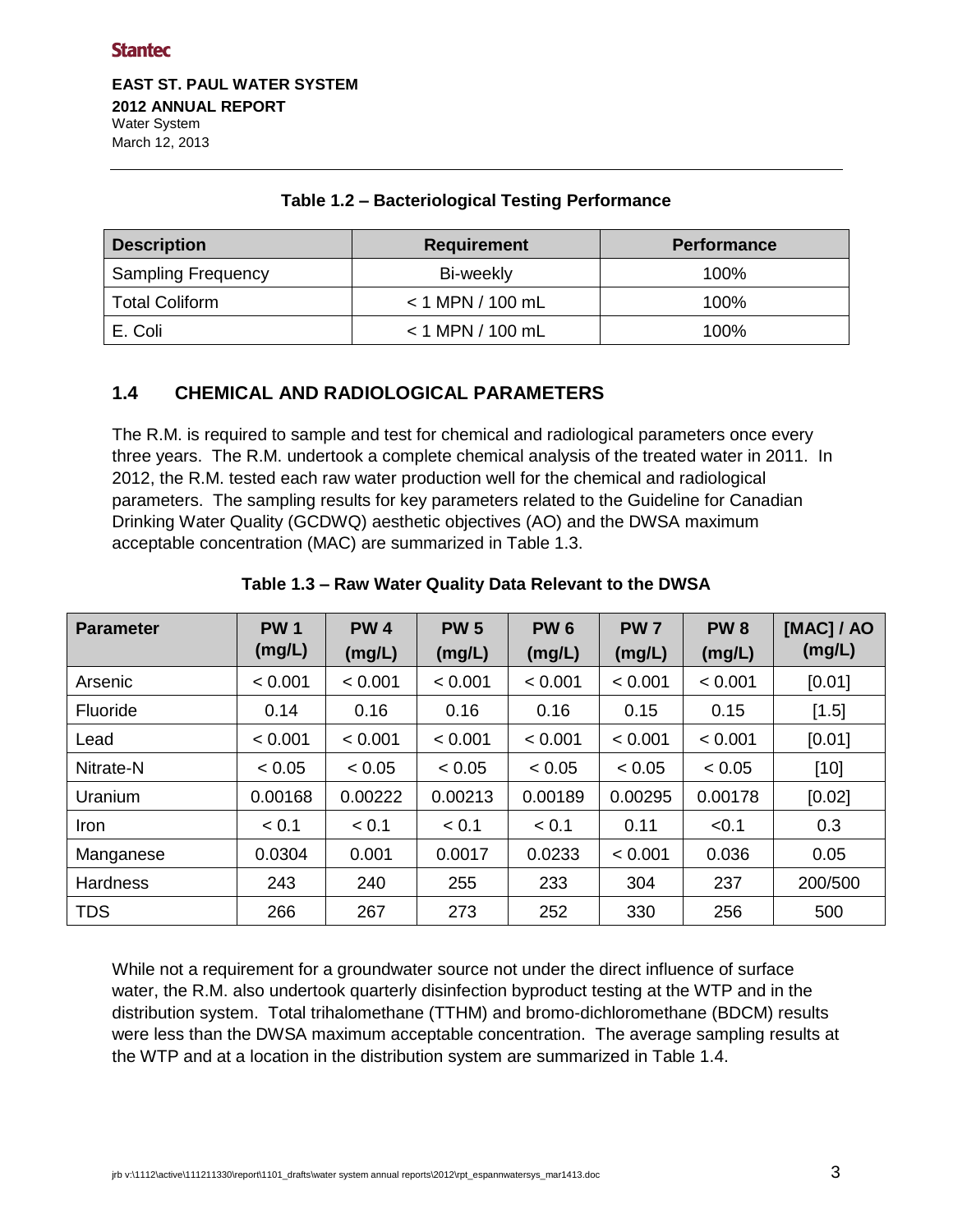**EAST ST. PAUL WATER SYSTEM 2012 ANNUAL REPORT**  Water System March 12, 2013

| <b>Parameter</b>                       | <b>WTP</b><br>(mg/L) | <b>Distribution System</b><br>(mg/L) | <b>DWSA MAC</b><br>(mg/L) |
|----------------------------------------|----------------------|--------------------------------------|---------------------------|
| Bromo-dichloromethane<br>(BDCM)        | 0.00505              | 0.0058                               | 0.016                     |
| <b>Total Trihalomethanes</b><br>(TTHM) | 0.0153               | 0.0174                               | 0.1                       |

## **Table 1.4 – Average Disinfection Byproduct Sampling Results**

## <span id="page-6-0"></span>**1.4.1 Physical Parameter**

The R.M. is currently not required to meet any physical limits prescribed in the DWSA.

#### <span id="page-6-1"></span>**1.4.2 Microbiological Parameters**

As the R.M. uses a groundwater source not under the influence of surface water they are not required to achieve the DWSA prescribed reductions for *Giardia*, *Cryptosproidium*, and viruses.

The R.M is required to meet the DWSA minimum chlorine contact time of 20 minutes. The "Assessment of Water Supply Infrastructure and Water Supply Sources for the R.M. of East St. Paul Public Water System" (Stantec, 2011) identified that the reservoir provided sufficient contact time.

## <span id="page-6-2"></span>**1.5 RECORD KEEPING**

The R.M. retains all the testing data and stores one copy at the WTP. Copies of the chlorination data is submitted to the ODW on a monthly basis. Bacteriological testing results are also copied to the regional drinking water officer.

#### <span id="page-6-3"></span>**1.6 DRINKING WATER SAFETY ORDERS**

There were no drinking water safety orders issued to the R.M. in 2012.

## <span id="page-6-4"></span>**1.7 BOIL WATER ADVISORIES**

<span id="page-6-5"></span>There was no boil water advisories issued to the R.M. in 2012.